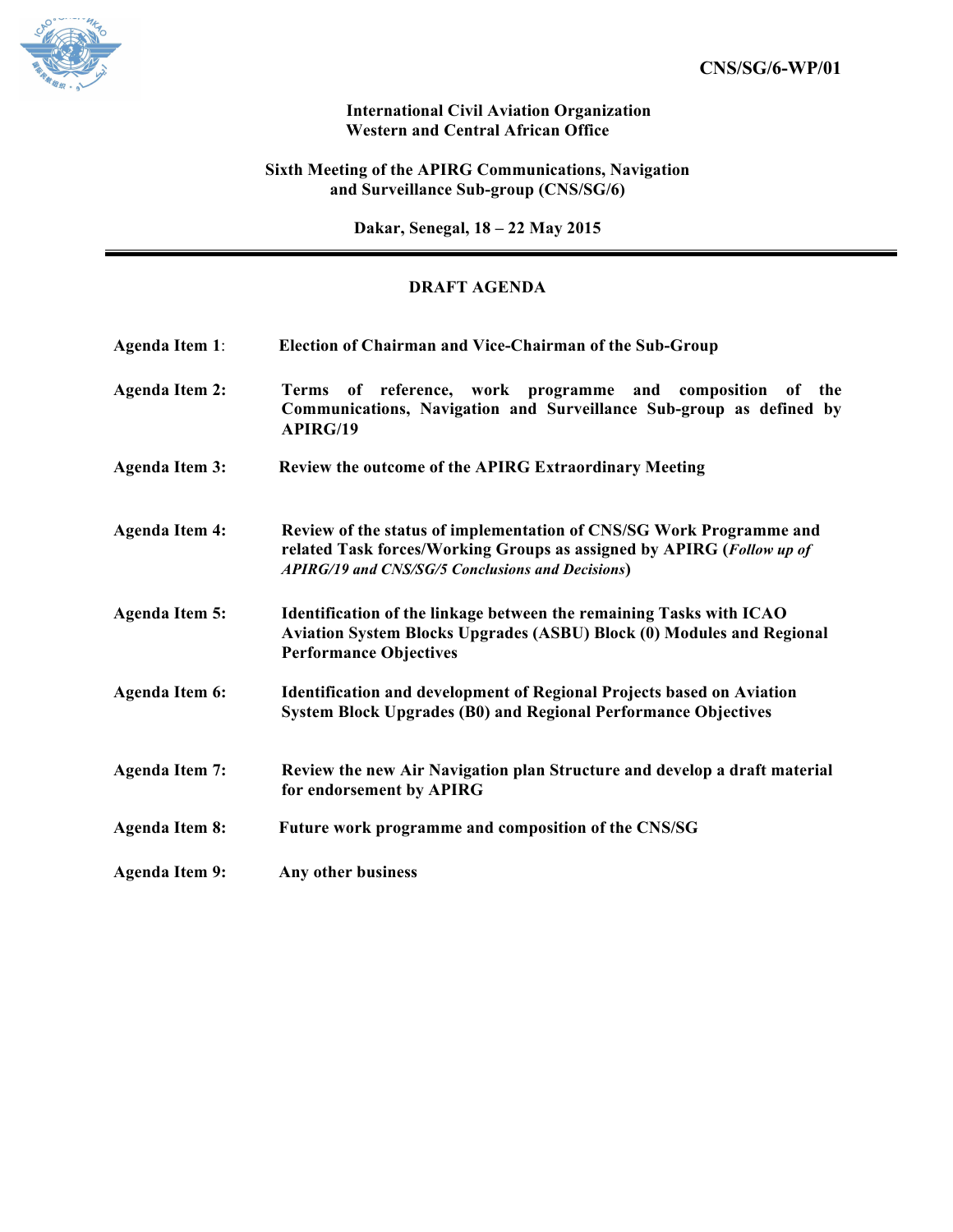

# **APPENDIX**

# **Draft Agenda Explanatory Notes**

## **Agenda Item 1: Election of Chairman and Vice-Chairman of the Sub-Group**

Under this agenda item, the meeting will elect its chairperson and vice person.

## **Agenda Item 2: Review of the terms of reference, work programme and composition of the Communications Sub-group**

Under this Agenda Item, the CNS/SG will review its mandate and work programme assigned to it by APIRG/19.

#### **Agenda Item 3: Review the outcome of the APIRG Extraordinary Meeting**

Under this Agenda Item, the meeting will review the conclusions and decisions of the APIRG Extraordinary meeting held in Lusaka, Zambia from 10ro 11 July 2014 and report to APIRG/20.

## **Agenda Item 4: Review of the status of implementation of CNS/SG Work Programme and related Task forces/Working Groups as assigned by APIRG (***Follow up of CNS/SG/5 Conclusions and Decisions***)**

Under this Agenda Item, the meeting will review the implementation status of the Conclusions and Decisions of the CNS/SG/5 meeting held in Nairobi, Kenya from.

The meeting will review the work conducted by the Task Forces on the ATS Message Handling System (AMHS/TF), the Aeronautical Surveillance Implementation (ASI/TF), PBN/GNSS/TF, the AFI Integrated Regional Telecommunication Infrastructure (IRTI/TF) and the AFI Frequency Management Group (AFI/FMG) and identify the remaining tasks.

**Agenda Item 5: Identification of the linkage between the remaining Tasks with ICAO Aviation System Blocks Upgrades (ASBU) Block (0) Modules and Regional Performance Objectives**

Under this Agenda Item, the meeting will identify the linkage between the above remaining tasks with the ICAO Aviation System Blocks Upgrades (ASBU) Modules and regional Performance in line with the priorities set forth by APIRG/19. Planning and implementation guidelines will also be discussed. The Project approach agreed by APIRG Extraordinary meeting will be presented and discussed. Planning and implementation guidelines will also be discussed in accordance with the ASBU Block (0) Modules implementation time frame.

## **Agenda Item 6: Identification and development of Regional Projects based on Aviation System Block Upgrades (B0) and Regional Performance Objectives**

Under this Agenda Item, the meeting will identify regional integrated projects to be developed and conducted in accordance with the ICAO Aviation System Blocks Upgrades Methodology and the Regional Performance Objectives.

#### **Agenda Item 7: Review of the new Air Navigation Plan Structure and development of draft materials for endorsement by APIRG**